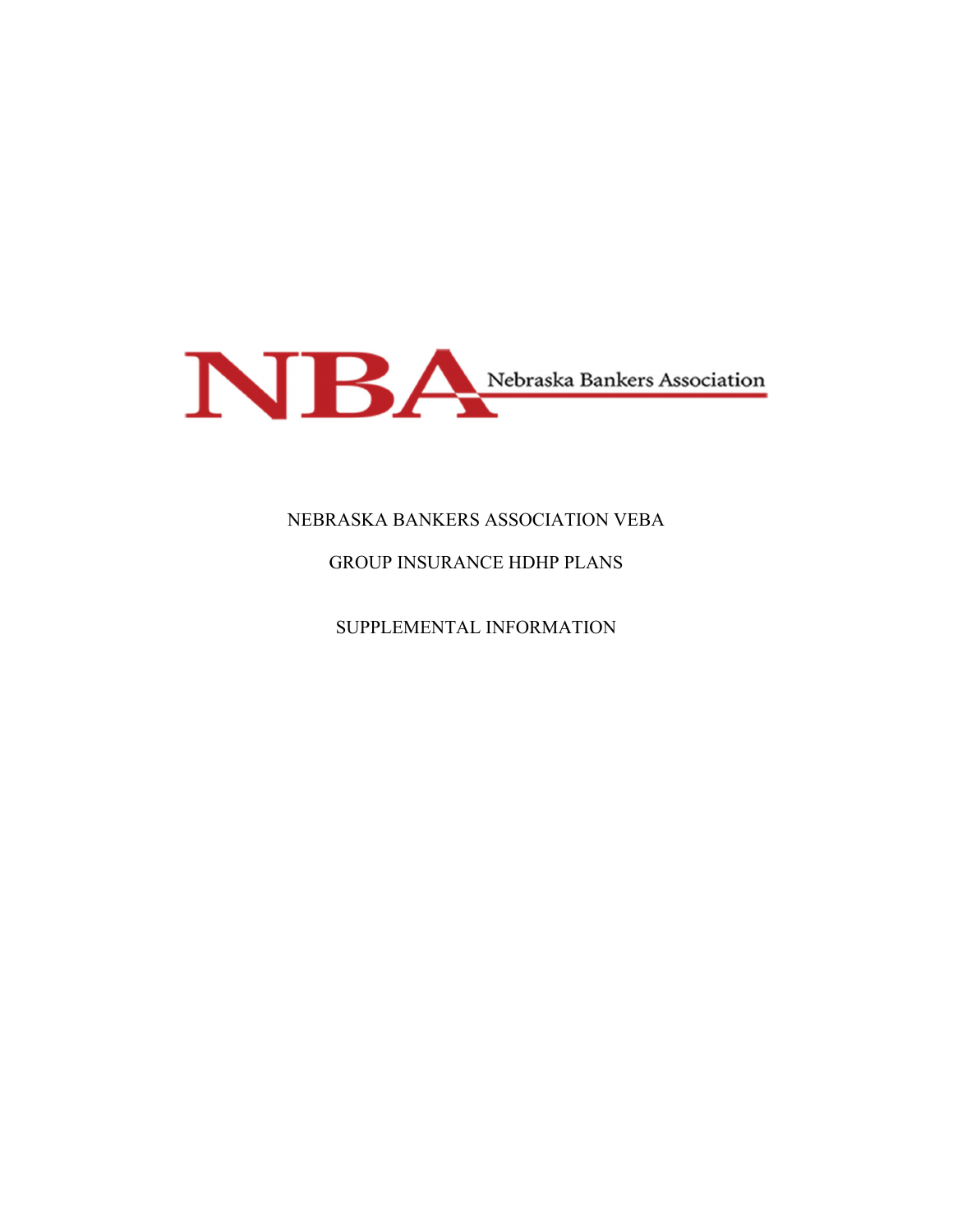#### **Introduction**

Nebraska Bankers Association Voluntary Employees Beneficiary Association (the "Sponsor") sponsors the Nebraska Bankers Association VEBA Group HDHP Insurance Plans (the "Plan"). This supplemental information document (this "Summary") provides additional information about the Plan, as of January 1, 2022. Together with the booklet from the claims administrator describing the details of benefits available under the Plan (the "Booklet"), it constitutes the written Plan document and Summary Plan Description for the Plan, as required by the Employee Retirement Income Security Act of 1974 ("ERISA"). This Summary incorporates the Booklet by reference. If anything in this Summary is different than the Booklet, the terms of this Summary Control, except as otherwise noted.

You should keep this Summary with the Booklet and other documents you received regarding the Plan. Please contact the Plan Administrator at 402-474-1555 if you have any questions.

1. General Information. The Sponsor is the Plan Sponsor. Its legal name, address, and federal employer identification number are:

> Nebraska Bankers Association Voluntary Employees Beneficiary Association 233 S. 13th Street, Suite 700 P.O. Box 80008 Lincoln, NE 68508 EIN: 47-6092059

The Sponsor permits Participating Employers to elect to participate in the Plan, and permits the eligible employees of Participating Employers to receive benefits under the Plan. Section 6 contains more information about Participating Employers.

2. Identification of Plan. The Plan is known as the:

Nebraska Bankers Association VEBA Group Insurance HDHP Plans

 The Sponsor has assigned Plan Number 502 to this Plan. The Plan keeps its records on a 12-month period from January 1 through December 31. It calls this period the "Plan Year."

3. Type of Plan. The Plan is a welfare benefits plan that provides hospital, medical, and surgical benefits.

4. Plan Administrator. The Sponsor is the Plan Administrator. The Sponsor may delegate its responsibilities as Plan Administrator to a committee or other person or persons in writing. The Sponsor's telephone number is 402-474-1555. The Plan Administrator provides information about your rights and benefits under the Plan. It has the primary authority to file various reports, forms, and returns with the U.S. Department of Labor and the Internal Revenue Service. A third-party claims administrator processes claims under the Plan.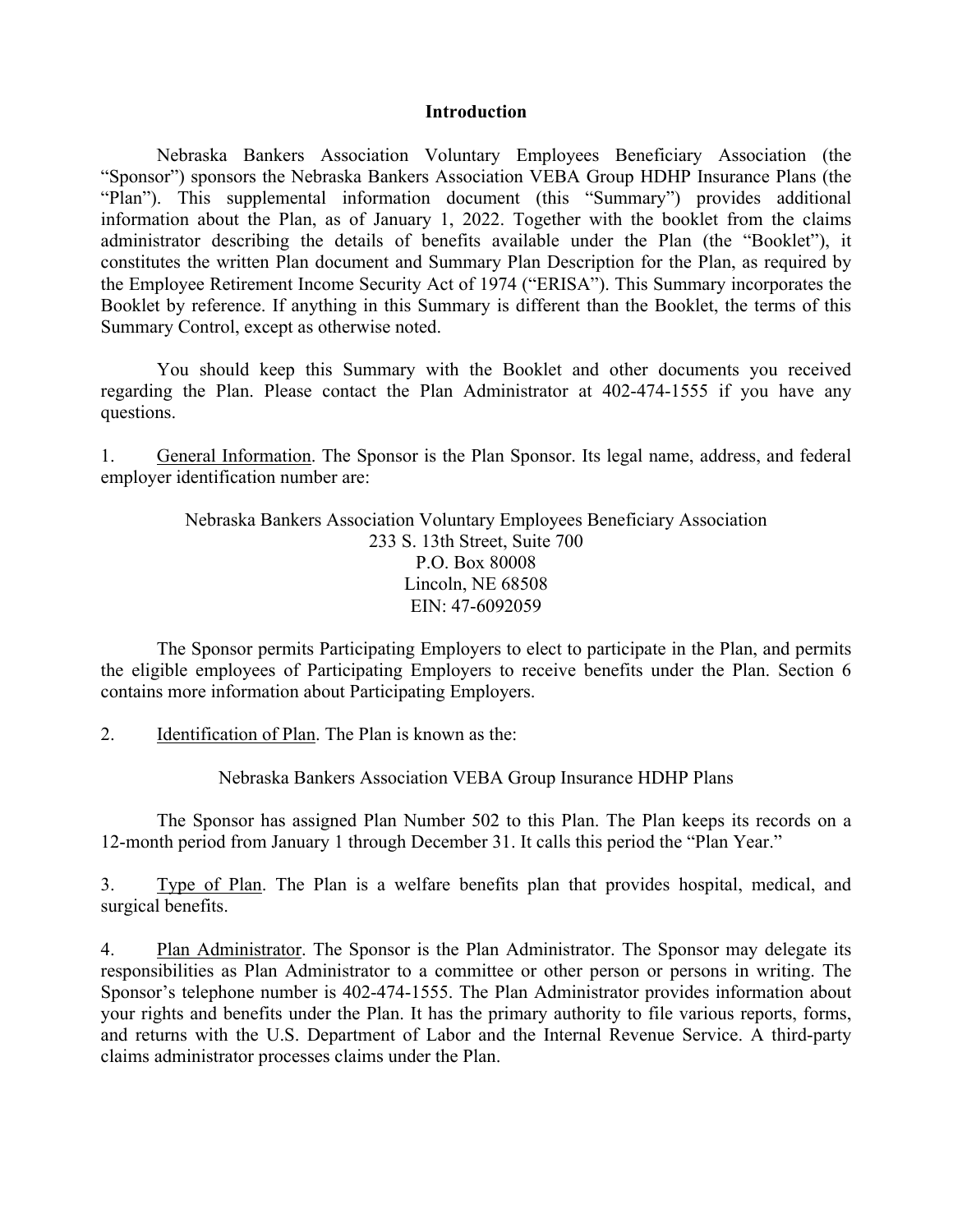The Plan must designate an agent for service of legal process. The agent for service of legal process is –

# Chair, Board of Trustees Nebraska Bankers Association Voluntary Employees Beneficiary Association 233 S. 13th Street, Suite 700 Lincoln, NE 68508

Legal process may also be served on the Plan Administrator.

 The Plan Administrator has full power to interpret and apply the terms of the Plan. The Plan Administrator's decisions are final and binding. The Plan Administrator also makes decisions regarding eligibility of individuals to participate and receive benefits from the Plan. The Plan Administrator may make and enforce rules to help it administer the plan. The Plan Administrator has all other powers necessary and appropriate to carry out its obligation to administer the Plan.

 The Sponsor agrees to indemnify and defend, to the fullest extent permitted by law, any employee serving as the Plan Administrator or as a member of a committee designated as the Plan Administrator, with respect to liabilities, damages, costs and expenses including attorneys' fees, and settlements approved by the Sponsor, that occur because of a good faith act or omission in connection with the Plan.

5. Named Fiduciary. The law requires the Plan to identify a named fiduciary with authority to control and manage plan operation and administration. The Plan Administrator constitutes the named fiduciary for purposes of determining the amount of, and entitlement to, benefits under the Plan. The Plan Administrator has full power and authority to make factual determinations, to interpret, and to apply the terms of the Plan.

6. Participating Employers. A "Participating Employer" means an organization whose Application and Participating Employer Agreement (the "Participating Employer Agreement") has been accepted by the Board of Trustees of the Sponsor or a committee of the Board which is authorized by and acting by the Sponsor (the "Board"). An employer that meets the requirements of the terms and conditions of the Participating Employer Agreement may submit a Participating Employer Agreement on behalf of itself and any Qualifying Affiliates (as defined in the Appendix), seeking participation and membership in the Sponsor, or renewal of the same.

Upon acceptance by the Board, the employer becomes or renews its status as a "Participating Employer" and the terms of the Participating Employer Agreement, together with the terms of the NBA VEBA Trust Agreement, become a binding contract between the Participating Employer and the Sponsor, subject to the coverage elections and terms and conditions that follow. The Sponsor may add Participating Employers from time to time.

A Participating Employer has all the duties and responsibilities of the Sponsor under the Plan, unless the Sponsor delegates duties differently in a written agreement. However, the Sponsor reserves to itself the responsibility to determine the terms of the Plan including eligibility and benefits; to appoint, remove, or replace the Plan Administrator; to exercise all administrative functions and powers related to the Plan, unless delegated to the Plan Administrator; to amend or terminate the Plan; and to establish and maintain the Plan.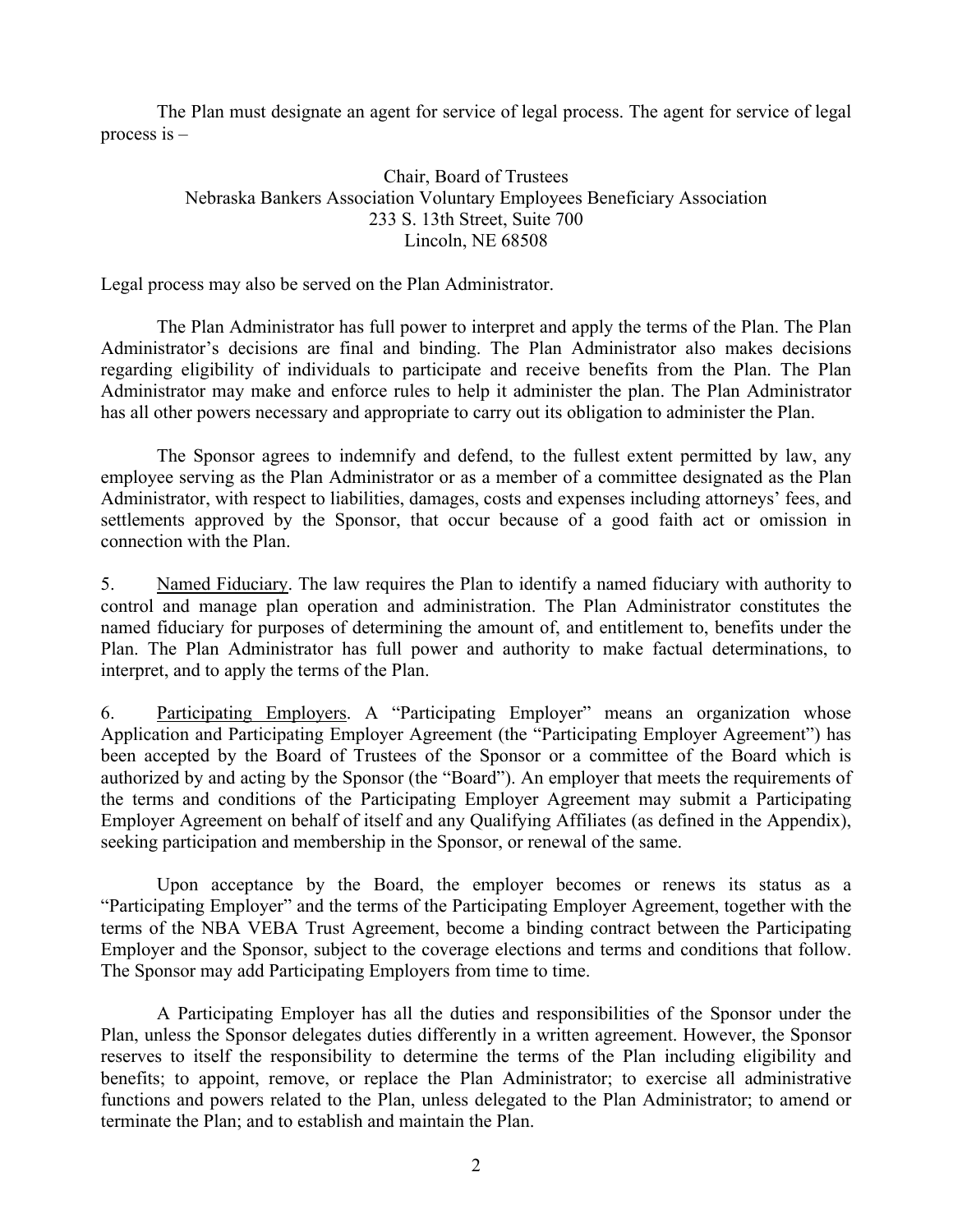7. Eligibility to Participate. In general, a Participating Employer must treat you as an Active Employee or a Director (each as defined in the Appendix) for you to be eligible. For more information about eligibility, please read the eligibility conditions that are part of the Booklet. You may need to sign a salary contribution agreement before you can participate in the Plan. The Entry Date elected by the Participating Employer in the Participating Employer Agreement determines when you begin to participate in the Plan after meeting the eligibility criteria.

8. Funding. The Plan is funded through the assets of the Nebraska Bankers Association Voluntary Employees' Beneficiary Association Trust (the "Trust"). Nothing in this Plan provides a right to any fund, account, or asset of the Sponsor or Participating Employer from which a payment under the Plan may be made. Unless required to do so by law, the Sponsor generally will not segregate any amount for benefits under the Plan in a separate trust or fund. The Sponsor will pay the incidental costs of administering this Plan from the assets of the Trust to the extent permitted by ERISA.

The Plan is funded by Participating Employer and employee contributions. The Plan Administrator will provide a schedule of the applicable premiums to participants during the initial and subsequent open enrollment periods and upon request. Each Participating Employer decides how much it will contribute to the Plan. It will contribute enough money to pay for the benefits or portion of the benefits that it has agreed to pay for. You must contribute the remaining cost of any benefits you elect. Your contributions and the contributions of Participating Employers will be contributed to the Trust in order to pay benefits.

9. Required Information about Self-Funded Health Plans. The Nebraska Bankers Association VEBA Group Insurance HDHP Plans ("Health Plans") are not insurance. They are not subject to state laws and requirements that apply to health insurance offered by a licensed insurer. Also, they are not covered by the Nebraska Life and Health Guaranty Association. In the event the Health Plans are unable to pay claims, Nebraska law authorizes the Board to assess Participating Employers and Qualifying Affiliates (as defined in the Appendix) for claims under the Health Plans, in addition to other remedies the Plans and Trust may have.

10. Summary of Plan Benefits. If you meet the eligibility conditions stated above, the Plan provides you an opportunity to participate. The Booklet contains more information about the benefits provided by the Plan. You can obtain this documents free upon request by contacting the Plan Administrator. Each Participating Employer may decide whether it will offer this Plan to its participants, and may change its offerings at any time. The Sponsor may change the Plan at any time.

11. Limits on Benefits, Circumstances that May Cause a Loss of Benefits. The Plan contains restrictions on the type, amount, and circumstances under which it will pay benefits. You should read the Booklet for more information. You may lose coverage under the Plan if the Sponsor terminates the Plan. You may also lose coverage if the Sponsor amends the Plan to reduce or eliminate your coverage. You may lose coverage under the Plan if the Participating Employer terminates its Participating Employer Agreement or ceases to offer the Plan. Your coverage under this Plan generally terminates when you terminate employment with the Participating Employer. Coverage will also terminate if you are no longer eligible for benefits. Eligibility for some benefits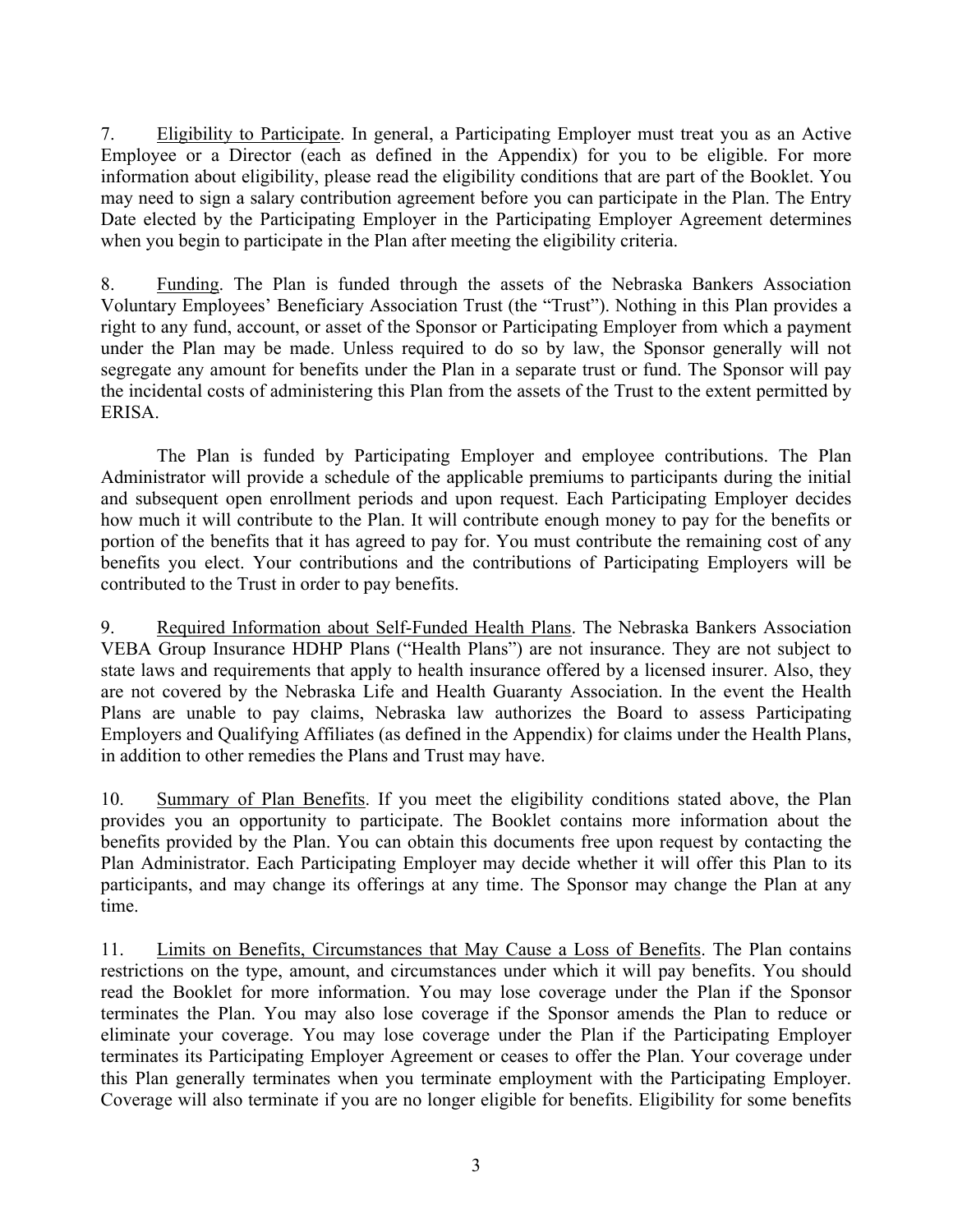may terminate if you are not actively at work, or if you switch from full-time to part-time employment status.

12. Termination of Participation. Your participation in the Plan will end when you cease to be eligible under the terms of the Plan . The same rule applies for participation of your spouse and dependents. The Plan may also terminate coverage if you fail to pay your share of the applicable premiums. Your coverage may end if you fail to work the number of hours required for participation. Sections 12 and 13 describe circumstances in which you may be eligible to continue coverage. Please read the Booklet for more information regarding events that terminate your participation. You may also contact the Plan Administrator.

13. Coverage under the Consolidated Omnibus Budget Reconciliation Act ("COBRA"). The Plan provides continuation coverage required by COBRA. Please refer to the Booklet for more information about COBRA coverage. You may also contact the Plan Administrator.

14. Claims Procedure for Benefits. Refer to the Booklet for information about the claims procedures that apply if you have not received benefits under the Plan that you believe the Plan should pay. All claim and appeal opportunities available must be exhausted before any lawsuit may be filed with respect to a claim.

15. Amendment and Termination. The Sponsor hopes to continue the Plan indefinitely but may change or discontinue the Plan at any time. The Sponsor may amend or terminate the Plan by a written instrument adopted by the Sponsor or by a person authorized by the Sponsor. The Sponsor may make changes to all or any class of Participating Employers or participants, at any time and for any reason, without notice. The Board authorizes the Chair to execute, without further authorization from the Board, amendments to the Plan which counsel to the Sponsor recommends be adopted to comply with applicable law and/or to facilitate Plan administration, and which do not materially increase the cost to the Sponsor of sponsoring and administering the Plan.

 If the Sponsor amends, alters, discontinues, or terminates the Plan, the Plan will only be liable for previously incurred claims that are filed within the time period set forth in the Booklet. Unless otherwise specified in the Plan or the Trust, any remaining assets of the Plan will be distributed to the Participating Employer and participants pro rata according to their respective contributions to the Plan.

16. HIPAA Privacy and Security. This Section applies to group health plan benefits with respect to which the Plan is given access to Protected Health Information (as defined below) (the "HIPAA Plan"). The terms of this Section apply to the extent the Plan does not contain its own HIPAA Privacy and Security provisions.

*Purpose*: The Sponsor adopts this Section to allow the HIPAA Plan to disclose Protected Health Information to the Sponsor or the Participating Employer in certain situations, as permitted by HIPAA. References in this Section to disclosures from the HIPAA Plan made to the Sponsor include disclosures to employees of the Participating Employer, as described below.

*Definitions*. The following definitions apply for purposes of this Section: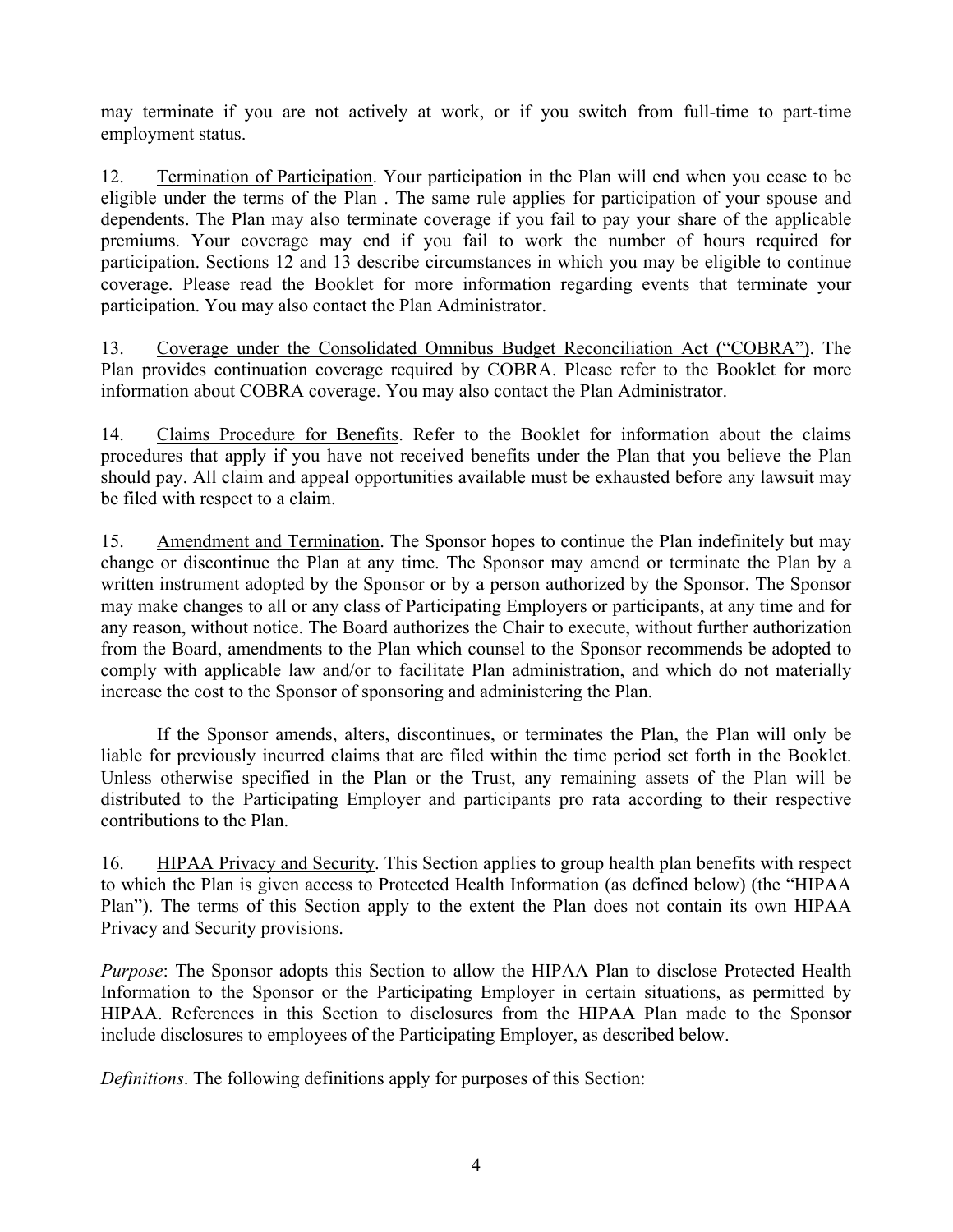- "Health Information" means any information, including genetic information, whether oral or recorded in any form or medium, that: is created or received by a health care provider, health plan, public health authority, employer, life insurer, school or university, or health care clearing house; and relates to the past, present or future physical or mental health or condition of an individual; the provision of health care to an individual; or the past, present or future payment for the provision of health care to an individual.
- "Health Plan" means an individual or group plan that provides or pays the cost of medical care (as defined in Section 2791(a)(2) of the Public Health Service Act, 42 U.S.C.  $§$  300gg-91(a)(2)).
- "HIPAA" means the Health Information Portability and Accountability Act of 1996, as amended, HITECH, and including final regulations promulgated pursuant thereto.
- "HIPAA Plan" means the Plan, which is a group health benefit program to which HIPAA applies.
- "HITECH" means the Health Information Technology for Economic and Clinical Health Act enacted as part of the American Recovery and Reinvestment Act of 2009, Pub. L. No. 111-5 (Feb. 17, 2009).
- "Individually Identifiable Health Information" means a subset of Health Information including demographic information collected from an individual, and which: is created or received by a health care provider, Health Plan, employer, or health care clearing house; and relates to the past, present, or future physical or mental health or condition of an individual; the provision of health care to an individual; or the past, present, or future payment for the provision of health care to an individual; and that identifies the individual; or with respect to which there is a reasonable basis to believe the information can be used to identify the individual.
- "Plan Administration Functions" means administration functions performed by the Sponsor on behalf of the HIPAA Plan, excluding functions performed by the Sponsor in connection with any other benefit or benefit plan of the Sponsor.
- "Privacy Notice" means the notice of the HIPAA Plan's privacy practices distributed to HIPAA Plan participants in accordance with 45 C.F.R. § 164.520, as amended from time to time.
- "Protected Health Information" or "PHI" means Individually Identifiable Health Information that is: transmitted by electronic media; maintained in any media described in the definition of electronic media at 42 C.F.R. § 162.103; or transmitted or maintained in any other form or medium. Protected Health Information excludes Individually Identifiable Health Information in education records covered by the Family Educational Rights and Privacy Act, as amended, 20 U.S.C. § 1232g; records described at 20 U.S.C. § 1232g(a)(4)(B)(iv); employment records held by a covered entity in its role as employer; and records regarding a person who has been deceased for more than 50 years.
- "Secretary" means the Secretary of the U.S. Department of Health and Human Services or his or her designee.
- "Summary Health Information" means information that: summarizes the claims history, claims expenses or type of claims experienced by individuals for whom a plan sponsor has provided health benefits under a Health Plan; and from which the information described at 42 C.F.R. § 164.514(b)(2)(i) has been deleted, except that the geographic information described in 42 C.F.R.  $\S$  164.514(b)(2)(i)(B) need only be aggregated to the level of a five digit zip code.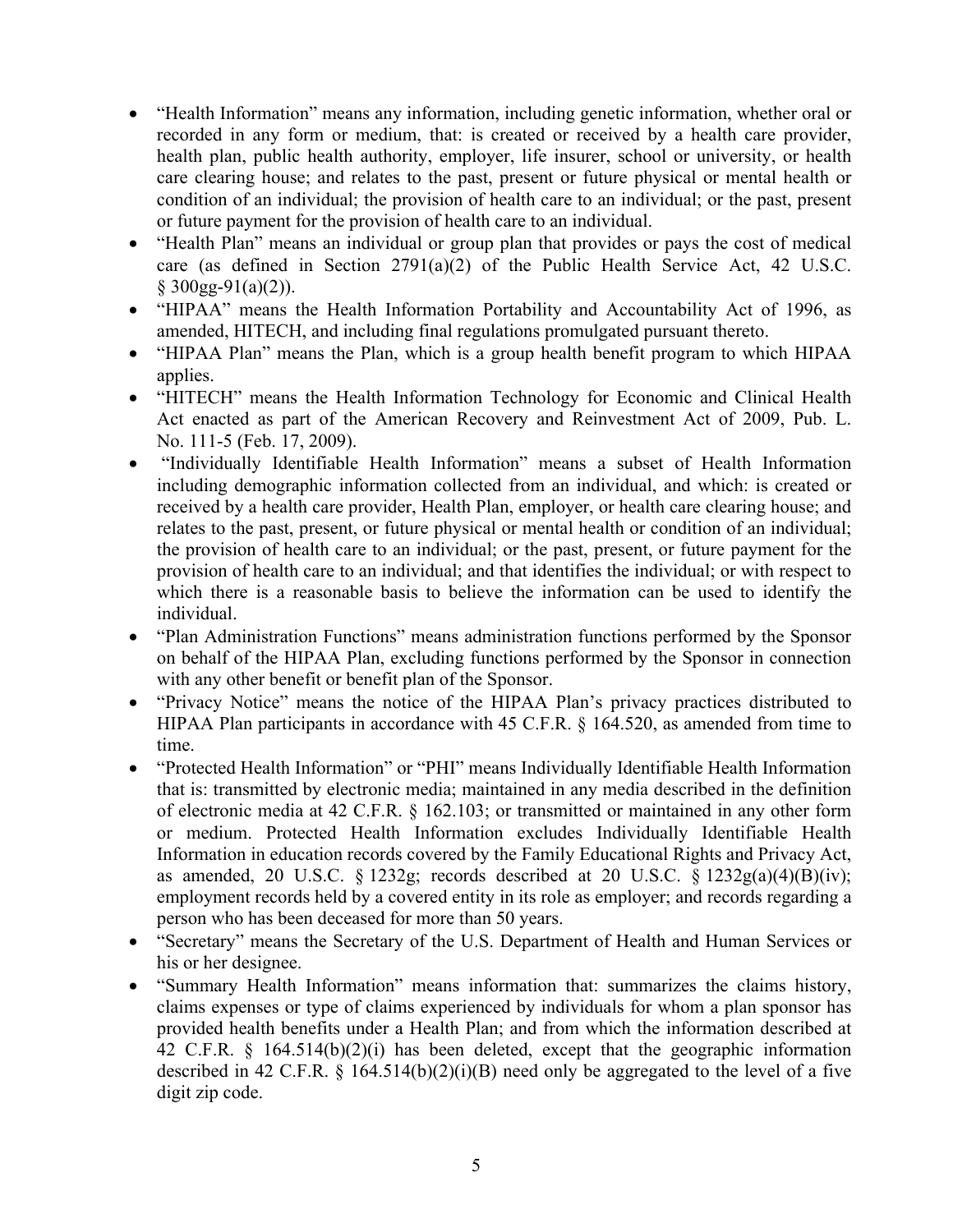"Unsecured PHI" means Protected Health Information that has not been secured through the use of technology or by a methodology specified by the Secretary in guidance issued pursuant to 42 U.S.C.  $\S$  17932(h)(2). In the absence of guidance from the Secretary, "Unsecured PHI" means Protected Health Information that is not secured by a technology standard that renders PHI unusable, unreadable, or indecipherable to unauthorized persons and is developed or endorsed by a standards developing organization that is accredited by the American National Standards Institute.

Terms used, but not otherwise defined in this Section shall have the same meaning as those terms in HIPAA and regulations promulgated thereunder.

*Conditions of Disclosure*. The Sponsor agrees that with respect to any PHI disclosed to it by the HIPAA Plan, a health insurance issuer or an HMO, the Sponsor shall:

- Not use or further disclose the PHI other than as permitted or required by the HIPAA Plan documents or as required by law.
- Ensure that any agents, including a subcontractor, to whom it provides PHI received from the HIPAA Plan, agree to the same restrictions and conditions that apply to the Sponsor with respect to such PHI.
- Not use or disclose the PHI for employment related actions and decisions or in connection with any other benefit or employee benefit plan of the Sponsor.
- Report to the HIPAA Plan any access, use or disclosure of PHI that is inconsistent with this Section or the Privacy Rule or Security Rule, including, without limitation, any access, use, or disclosure of Unsecured PHI which could reasonably require the HIPAA Plan to undertake an analysis to determine whether a "breach" has occurred (as that term is defined in the regulations and the Secretary's guidance promulgated with respect to HITECH and HIPAA generally), immediately upon becoming aware of an inconsistent use or disclosure. The Sponsor agrees to provide all information reasonably requested by the HIPAA Plan in order for the HIPAA Plan to fully comply with its obligations under 45 C.F.R. Part 164 including breach notification and security incident obligations. The Sponsor agrees, to the extent practicable, to mitigate the harmful effects of a breach or security incident known to the Sponsor and to document any breach or security incident and the outcome of the same. The Sponsor agrees to reimburse the HIPAA Plan for all costs incurred by the HIPAA Plan in complying with the breach notification procedures in 45 C.F.R. § 164 Subpart D, provided such costs arise out of a breach for which the Sponsor is required to give the HIPAA Plan notice under this Section.
- Provide individuals with access to PHI in accordance with 45 C.F.R. § 164.524 and 42 U.S.C. § 17935(e). The Sponsor agrees to provide access to PHI in a Designated Record Set, as that term is defined in 45 C.F.R. § 164.501, to the HIPAA Plan or, as directed by the HIPAA Plan, to an individual at the written request of the HIPAA Plan within 10 calendar days to allow the HIPAA Plan to meet the requirements of 45 C.F.R. § 164.524. If an individual requests access to PHI in a Designated Record Set in an electronic format, the Sponsor agrees to permit such access and to direct a secure transmission of such PHI to the entity or person designated by the individual, provided that the direction from the individual is clear, conspicuous and specific.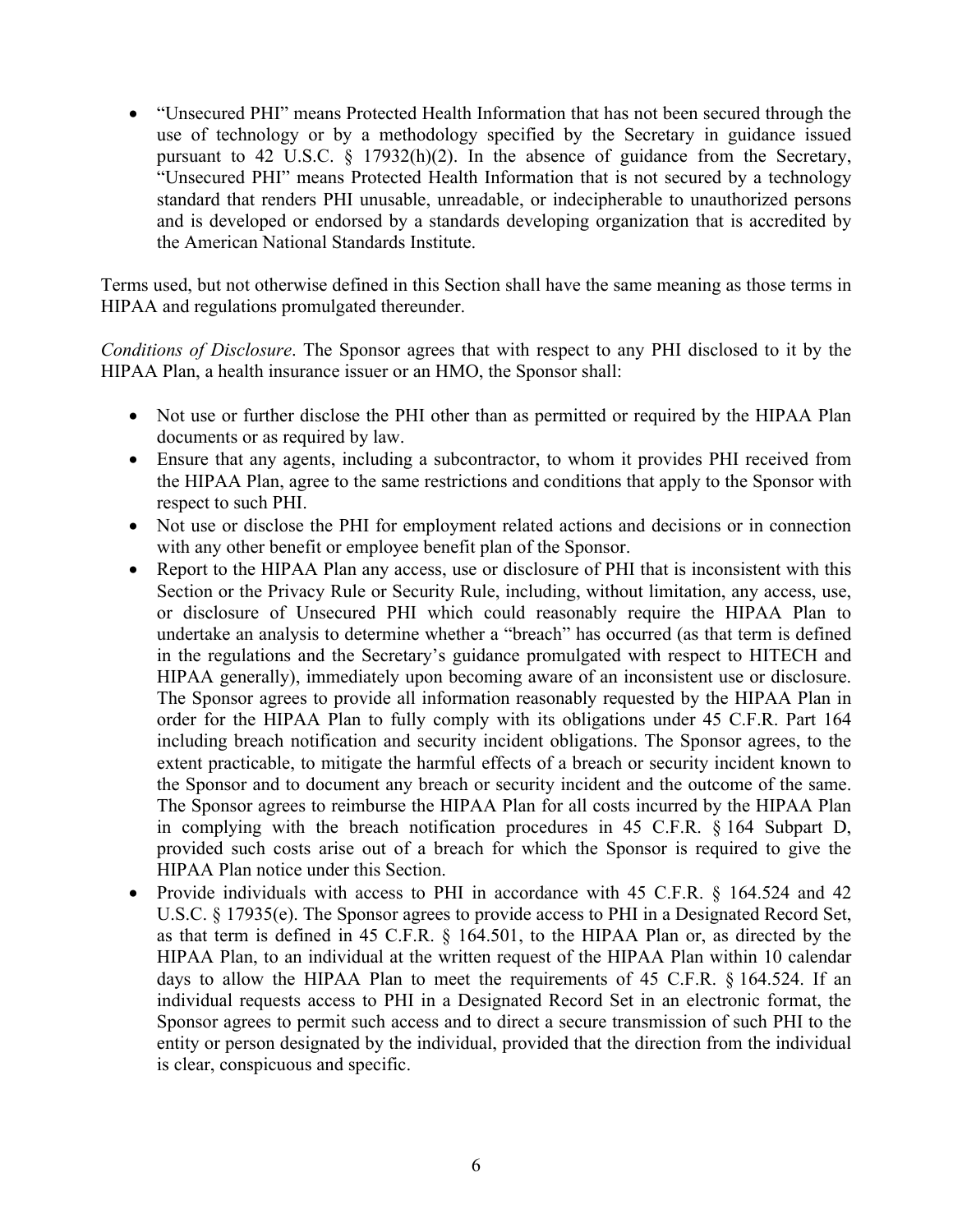- Make available PHI for amendment and incorporate any amendments to PHI in a Designated Record Set in accordance with 45 C.F.R. § 164.526. The Sponsor agrees to make said amendments within 10 calendar days of a written request by the HIPAA Plan.
- Make available the information required to provide an accounting of disclosures in accordance with 45 C.F.R. § 164.528 and 42 U.S.C. § 17935(c). The Sponsor acknowledges that for purposes of 45 C.F.R. § 164.528, effective as of the applicable date set forth in 42 U.S.C. § 17935(c)(4), to the extent the Sponsor makes a disclosure of an electronic health record containing PHI from a Designated Record Set, the Sponsor will maintain such information as required by the Secretary in regulations promulgated pursuant to 42 U.S.C. § 17935(c)(2) notwithstanding the status of such disclosures as "treatment," "payment," or "health care operations" disclosures.
- Make its internal practices, books, and records relating to the use and disclosure of PHI received from the HIPAA Plan available to the Secretary of Health and Human Services for purposes of determining compliance by the HIPAA Plan with HIPAA.
- If feasible, return or destroy all PHI received from the HIPAA Plan that the Sponsor maintains in any form and retain no copies of such PHI when no longer needed for the purpose for which disclosure was made, except that, if such return or destruction is not feasible, limit further uses and disclosures to those purposes that make the return or destruction of the information infeasible.
- Ensure that the adequate separation between HIPAA Plan and Sponsor, required in 45 C.F.R.  $\S$  164.504(f)(2)(iii) and described in this Section, is established.
- Implement administrative, physical, and technical safeguards to the extent required by sections 164.308, 164.310, and 164.316 of title 45, Code of Federal Regulations and HITECH that reasonably and appropriately protect the confidentiality, integrity, and availability of electronic PHI or PHI the Sponsor creates, receives, maintains or transmits on behalf of the HIPAA Plan (other than enrollment/disenrollment information) and it will ensure that any agents or subcontractors to whom it provides such electronic PHI agrees to implement reasonable and appropriate safeguards to protect the information.
- Comply with the other provisions of HIPAA, HITECH and any implementing regulations promulgated thereunder to the extent the same apply to the Sponsor.
- Limit its uses and disclosures of PHI to the "minimum necessary" amount of information to accomplish the intended purpose of the use, disclosure, or request for information. The Sponsor acknowledges that for purposes of this Section, it will be deemed to meet the "minimum necessary" requirement if it discloses only such information within the definition of a "limited data set" as described in 45 C.F.R. § 164.514(e)(2), or if it discloses only such information consistent with guidance required to be provided by the Secretary under 42 U.S.C.  $\S$  17935(b)(1)(B).
- To the extent the HIPAA Plan is required to restrict the use or disclosure of PHI pursuant to 42 U.S.C. § 17935(a), or otherwise agrees to a restriction on the disclosure of PHI, the Sponsor agrees to abide by such requested restriction to the extent the Sponsor is made aware of the same via written notice from the HIPAA Plan and to immediately implement the restriction as requested.

*Adequate Separation Between HIPAA Plan and Sponsor*. In compliance with HIPAA, the Sponsor will designate persons entitled to access PHI. The Sponsor shall only allow those persons so identified to be given access to PHI. Those employees who have access to PHI from the HIPAA Plan are listed in the Privacy Notice, either by name or individual position. The employees who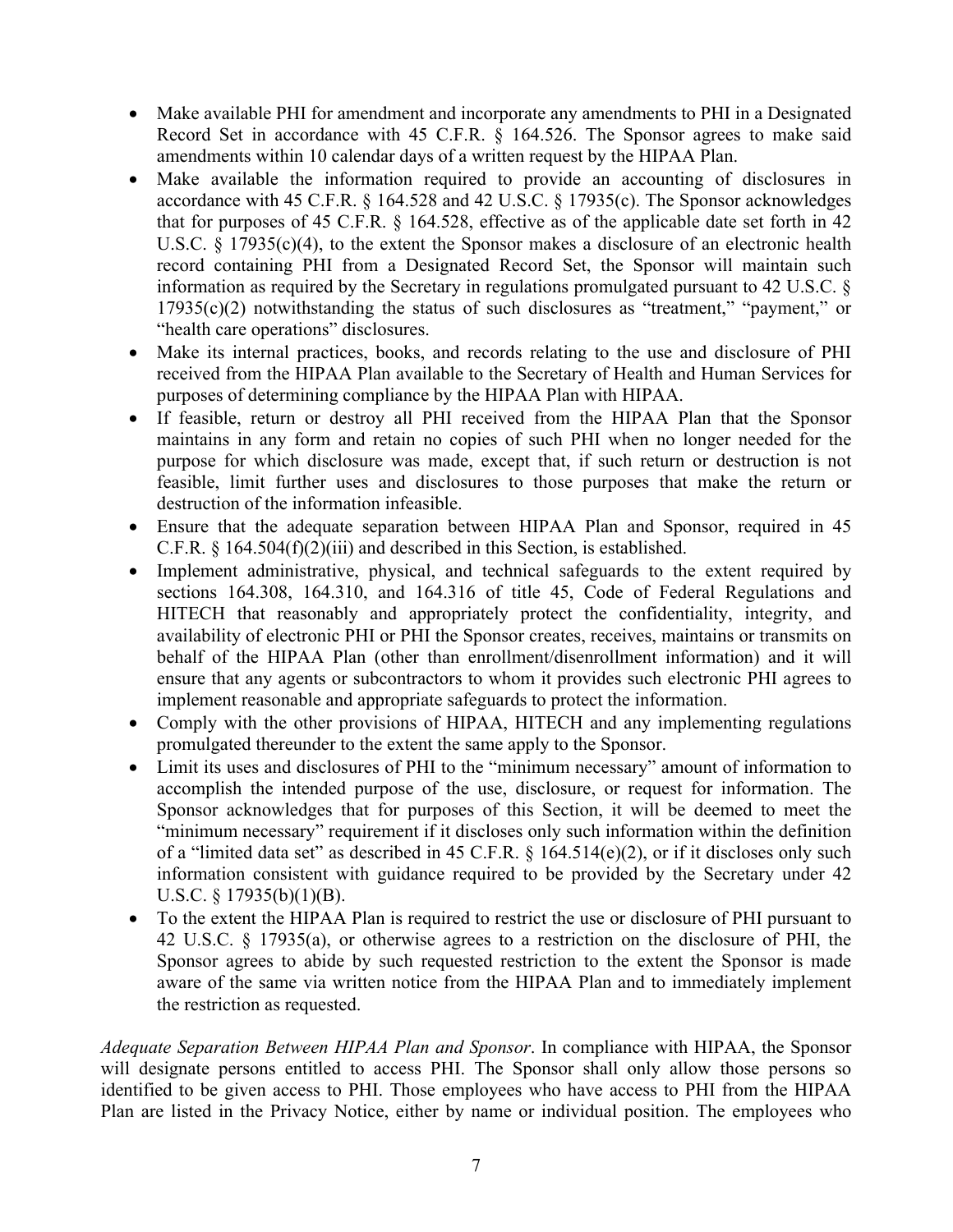have access to PHI listed in the Privacy Notice may only use and disclose PHI to the extent necessary to perform the Plan Administration Functions that the Sponsor performs for the HIPAA Plan, including but not limited to: quality assurance, claims processing, auditing, and monitoring. In the event that any of these specified persons do not comply with the provisions of this Article, that person, if an employee of the Sponsor, shall be subject to disciplinary action by the Sponsor for noncompliance pursuant to the Sponsor's employee discipline and termination procedures. If that person is a non-employee, the Sponsor shall take appropriate action with the entity involved, to ensure that appropriate discipline or sanctions are imposed and that non-compliance does not recur.

*Permitted and Non-permitted Uses and Disclosure of PHI*. Unless otherwise permitted by law, and subject to obtaining a written certification pursuant to subsection titled "Certification of Plan Sponsor", the HIPAA Plan may disclose PHI to the Sponsor, provided the Sponsor uses or discloses such PHI only for the purpose of carrying out Plan Administration Functions that the Sponsor performs for the HIPAA Plan, consistent with the provisions of subsection titled "Conditions of Disclosure." Notwithstanding the provisions of this Section to the contrary, in no event shall the Sponsor be permitted to use or disclose PHI in a manner that is inconsistent with 45 C.F.R. § 164.504(f). The HIPAA Plan may not permit a health insurance issuer or HMO with respect to the HIPAA Plan to disclose PHI to the Sponsor except as permitted by 45 C.F.R. § 164.504(f). The HIPAA Plan may not disclose PHI to the Sponsor for the purpose of employment-related actions or decisions or in connection with any other benefit or employee benefit plan of the Sponsor. The HIPAA Plan shall not use or disclose PHI that is genetic information for underwriting purposes.

*Information Regarding Participation*. Notwithstanding the previous paragraph, the HIPAA Plan, or a health insurance issuer or HMO with respect to the HIPAA Plan, may disclose to the Sponsor information on whether an individual is participating in the HIPAA Plan, or is enrolled in or has disenrolled from a health insurance issuer or HMO offered by the HIPAA Plan.

*Privacy and Security Official*. The HIPAA Plan shall designate a Privacy and Security Official, who will be responsible for the HIPAA Plan's compliance with HIPAA's Privacy and Security Rules. The Privacy Official and the Security Official may be the same individual. The Privacy and Security Official is responsible for ensuring the HIPAA Plan's compliance with HIPAA's Privacy and Security Rules. The Privacy and Security Official may contract with, or otherwise utilize, the services of attorneys, accountants, brokers, consultants, or other third party experts as the Privacy and Security Official deems necessary or advisable.

#### 17. Other Required Notices.

*HIPAA Special Enrollment*. If you are declining group health plan enrollment for yourself or your dependents (including your spouse) because of other health insurance or group health plan coverage, you may be able to enroll yourself and your dependents in the Plan if you or your dependents lose eligibility for that other coverage (or if the employer stopped contributing towards your or your dependents' other coverage). The Booklet contains detailed information about special enrollment. To request special enrollment or obtain more information, contact the Plan Administrator.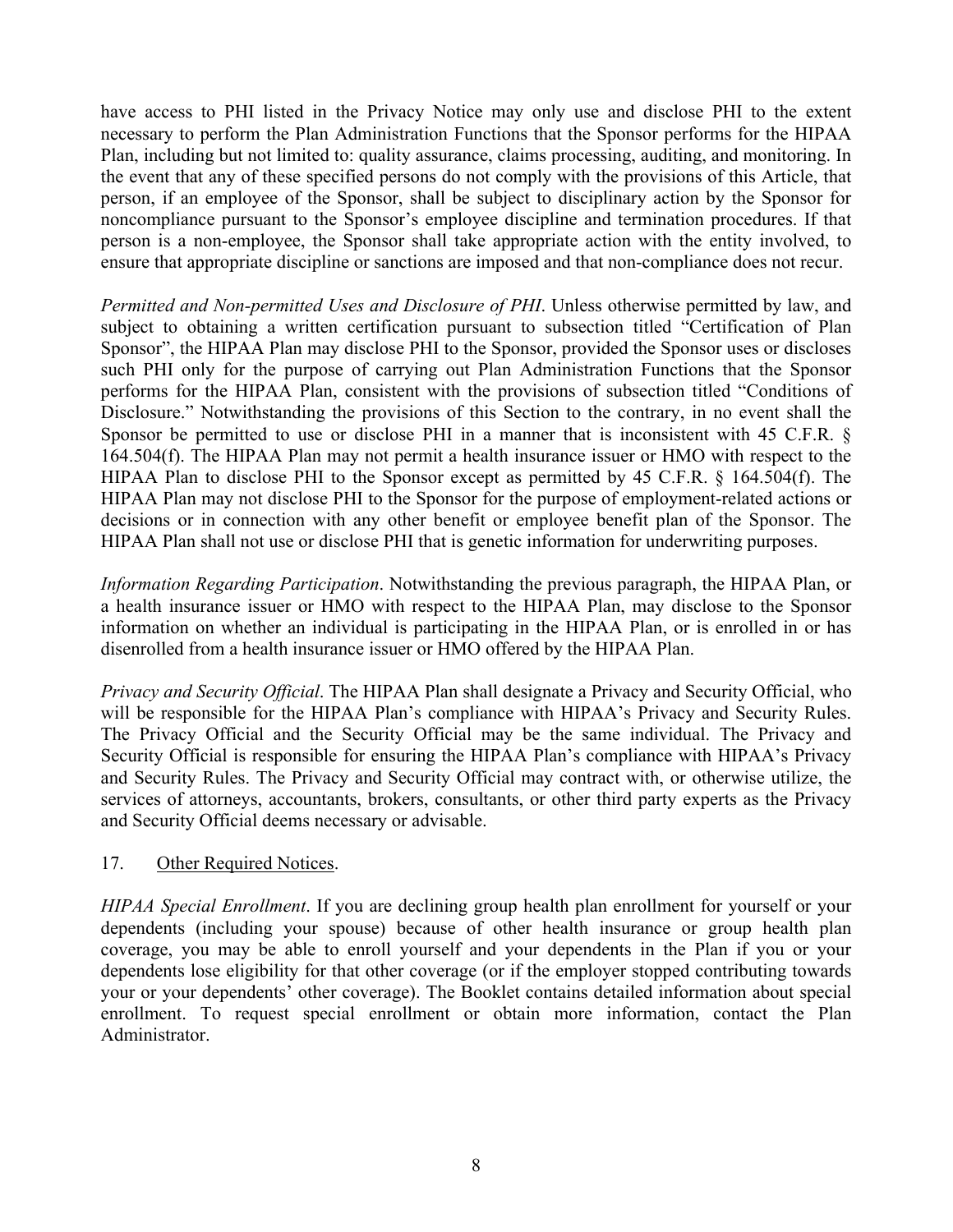## 18. General Information.

*No Guarantee of Employment*. The Plan is not an employment contract. Nothing contained in this Summary or the Plan gives you the right to be retained in the service of the Participating Employer. This Plan does not interfere with the right of the Participating Employer to discharge you or to terminate your service at any time.

*Coordination of Benefits*. Your benefits under this Plan may be coordinated with other plans. This means that in some cases, your coverage may be reduced or not provided if you have coverage from another source. This prevents duplicate benefits. Please refer to the Booklet for more information about coordination of benefits.

*Subrogation, Reimbursement*. Your benefits under this Plan may be subject to subrogation. This means that you may be required to reimburse the Plan for benefits you receive as a result of an injury or illness for which a third party is, or may be, held responsible. This prevents duplicate benefits. You may also be required to repay the Plan for any overpaid or erroneously paid benefits. Please refer to the Booklet for more information about subrogation and reimbursement.

*Plan Documents Control*. The applicable Plan document, Booklet, and/or other governing documents of the Plan contain the terms of your right to receive benefits. If there is a conflict, the terms of the Plan will control the interpretation, unless otherwise required by law.

*Assignment of Benefits*. Your benefits under the Plan cannot be used as collateral for loans or be assigned in any other way, except as required by federal law. The Plan shall not be liable for or subject to debts, contracts, liabilities or torts of any person entitled to benefits under the Plan. To the extent permitted by law, neither the benefits nor payments under the Plan will be subject to the claim of creditors or to any legal process. Notwithstanding the above statements, you may assign benefits directly to a health care provider or facility. Otherwise, benefits will be paid according to the terms of the Plan.

*Governing Law*. This Plan shall be construed according to applicable Federal law and, to the extent otherwise applicable, the laws of the State of Nebraska.

*No Guarantee of Tax Consequences*. The Sponsor and Participating Employer do not represent or guarantee that any particular federal or state income, payroll, personal property or other tax consequence will result from participation in this Plan. You should consult with your own tax advisors if you have questions.

*Payments to Minors, Etc*. If an individual entitled to receive benefits under the Plan is a minor or if a court has determined that the individual is not legally capable of giving valid receipt and discharge of benefits, or if the Plan Administrator deems the individual not to have such legal capabilities, the Plan Administrator will designate a person to receive payments on behalf of the individual. The Plan treats these payments as payments to the individual, and the payments fully discharge the Plan's liability.

*Severability*. If a court with jurisdiction holds any portion of this Plan invalid or unenforceable, the remaining provisions continue to be fully effective.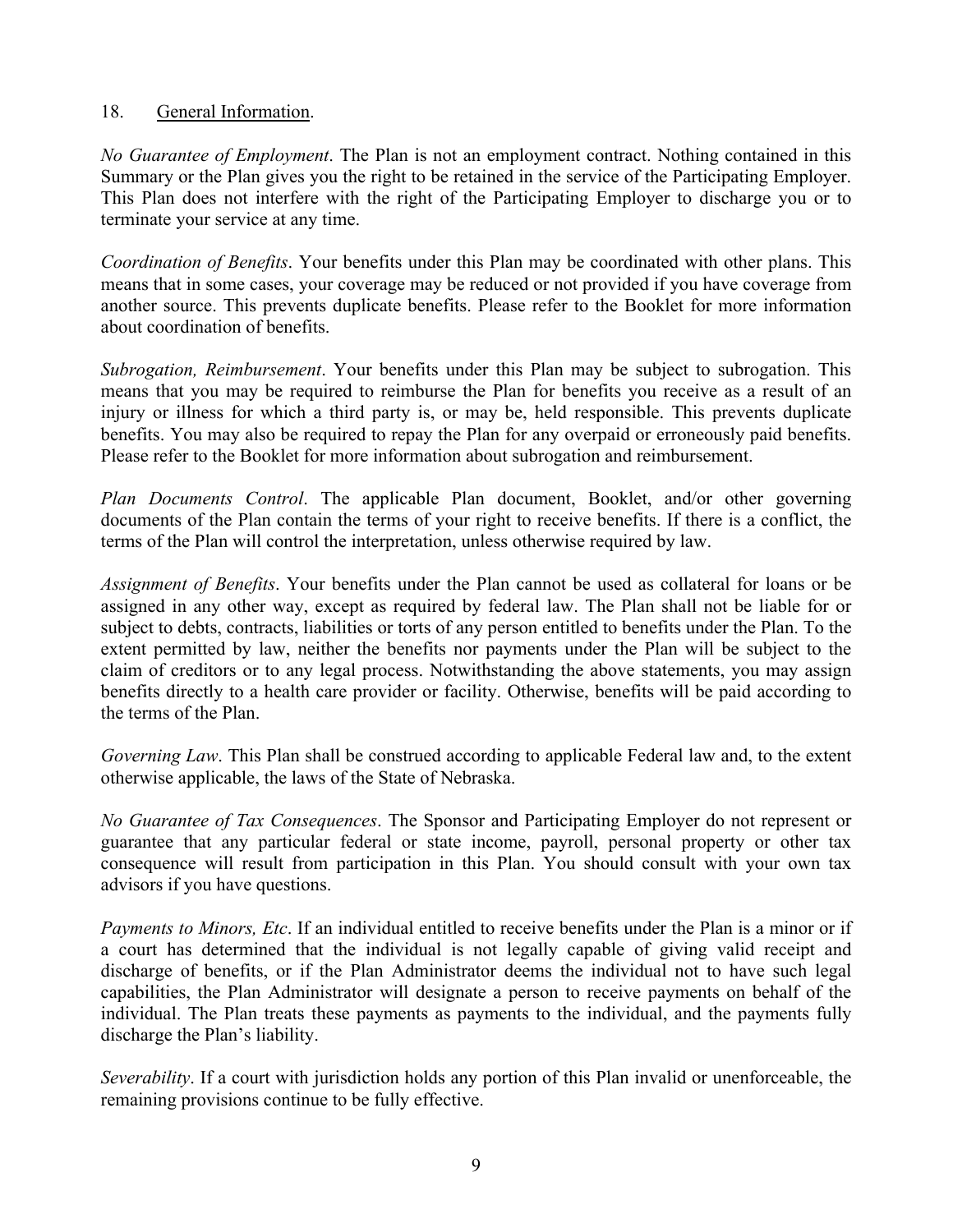19. Statement of ERISA Rights. As a participant in the Plan, you are entitled to certain rights and protections under the Employee Retirement Income Security Act of 1974 ("ERISA"). Please refer to the Booklet for more information about your ERISA rights.

20. Conclusion. This Summary is intended to briefly highlight the provisions of the Plan. The Sponsor intends this Summary to be accurate. However, the terms of the Plan will control any conflict with this Summary. You should consult with the Plan Administrator concerning the actual terms of the plan if you have questions.